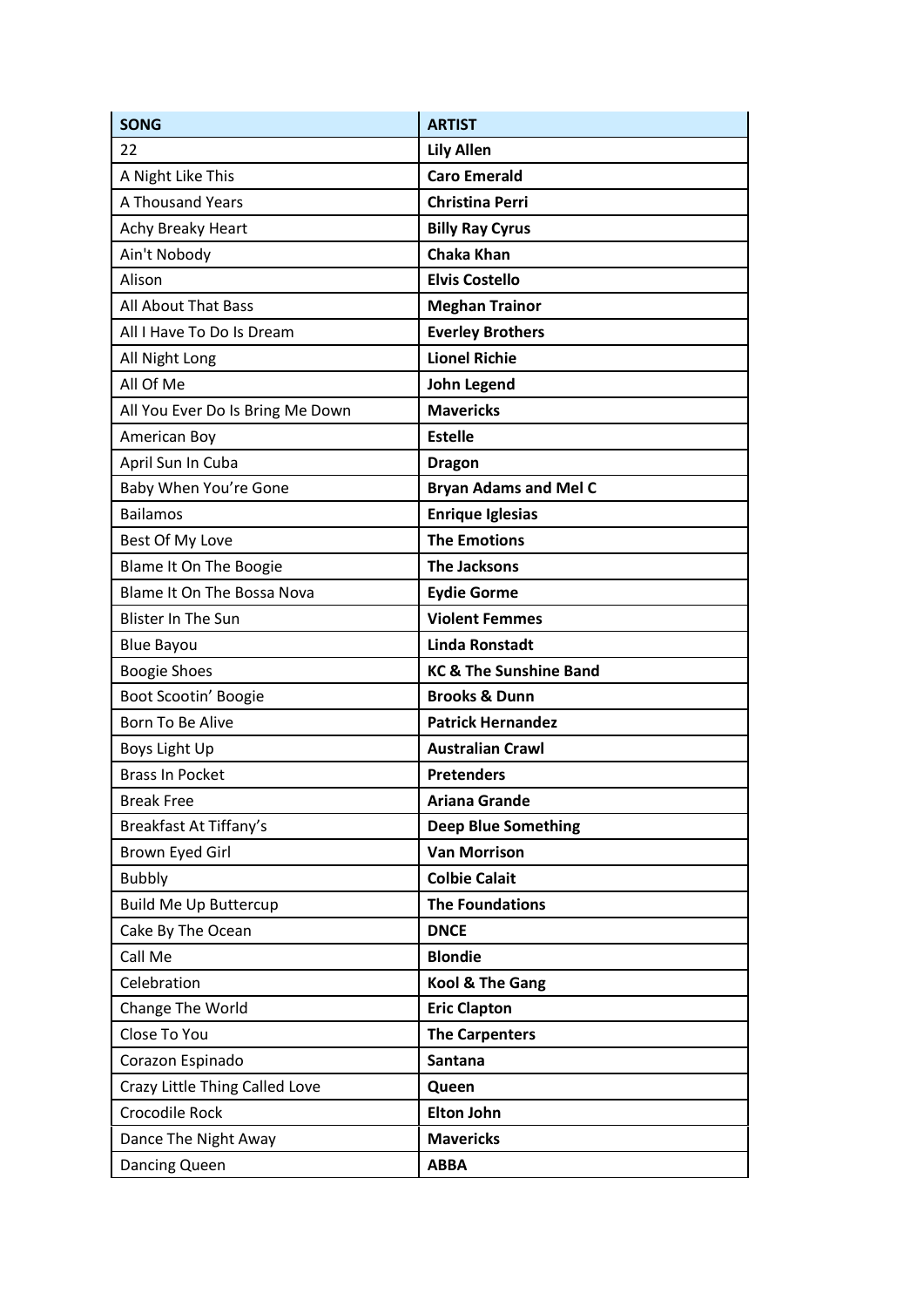| Despacito                       | Luis Fonsi & Daddy Yankee           |
|---------------------------------|-------------------------------------|
| Disco Inferno                   | <b>The Trammps</b>                  |
| DJ Got Us Falling In Love Again | <b>Usher</b>                        |
| Down Under                      | <b>Men At Work</b>                  |
| <b>Dreams</b>                   | <b>Fleetwood Mac</b>                |
| Drops Of Jupiter                | <b>Train</b>                        |
| Dumb Things                     | <b>Paul Kelly</b>                   |
| Eagle Rock                      | <b>Daddy Cool</b>                   |
| End Of The World                | <b>Skeeter Davis</b>                |
| Falling In Love Again           | <b>Ted Mulry</b>                    |
| <b>Flame Trees</b>              | <b>Cold Chisel</b>                  |
| Fly Me To The Moon              | <b>Astrud Gilberto</b>              |
| <b>Folsom Prison Blues</b>      | <b>Johnny Cash</b>                  |
| <b>Forever Now</b>              | <b>Cold Chisel</b>                  |
| From Me To You                  | <b>The Beatles</b>                  |
| Funkytown                       | <b>Lipps Inc</b>                    |
| <b>Get Stupid</b>               | <b>Aston Merrygold</b>              |
| <b>Girl Crush</b>               | <b>Little Big Town</b>              |
| Gloria                          | Laura Branigan                      |
| Green Green Grass Of Home       | <b>Tom Jones</b>                    |
| Hang On To Your Love            | Sade                                |
| Happy                           | <b>Pharrell Williams</b>            |
| Have You Ever Seen The Rain     | <b>Creedence Clearwater Revival</b> |
| Hernando's Hideaway             | <b>Carol Haney</b>                  |
| <b>Hey Nineteen</b>             | <b>Steely Dan</b>                   |
| Hit Me With Your Best Shot      | <b>Pat Benatar</b>                  |
| How Deep Is Your Love           | <b>The Bee Gees</b>                 |
| How Sweet It Is                 | <b>James Taylor</b>                 |
| How You Remind Me               | <b>Nickelback</b>                   |
| Hurts So Good                   | John Mellencamp                     |
| I Can't Make You Love Me        | <b>Bonnie Raitt</b>                 |
| I Love Rock & Roll              | Joan Jett                           |
| I Love the Nightlife            | <b>Alicia Bridges</b>               |
| I Love You                      | <b>Martina McBride</b>              |
| I'll Be Your Baby Tonight       | <b>UB40</b>                         |
| I'm Outta Here                  | <b>Shania Twain</b>                 |
| I'm Yours                       | <b>Jason Mraz</b>                   |
| If You Leave Me Now             | Chicago                             |
| It's All Over Now               | <b>The Rolling Stones</b>           |
| It's Only Natural               | <b>Crowded House</b>                |
| It's Too Late                   | <b>Carole King</b>                  |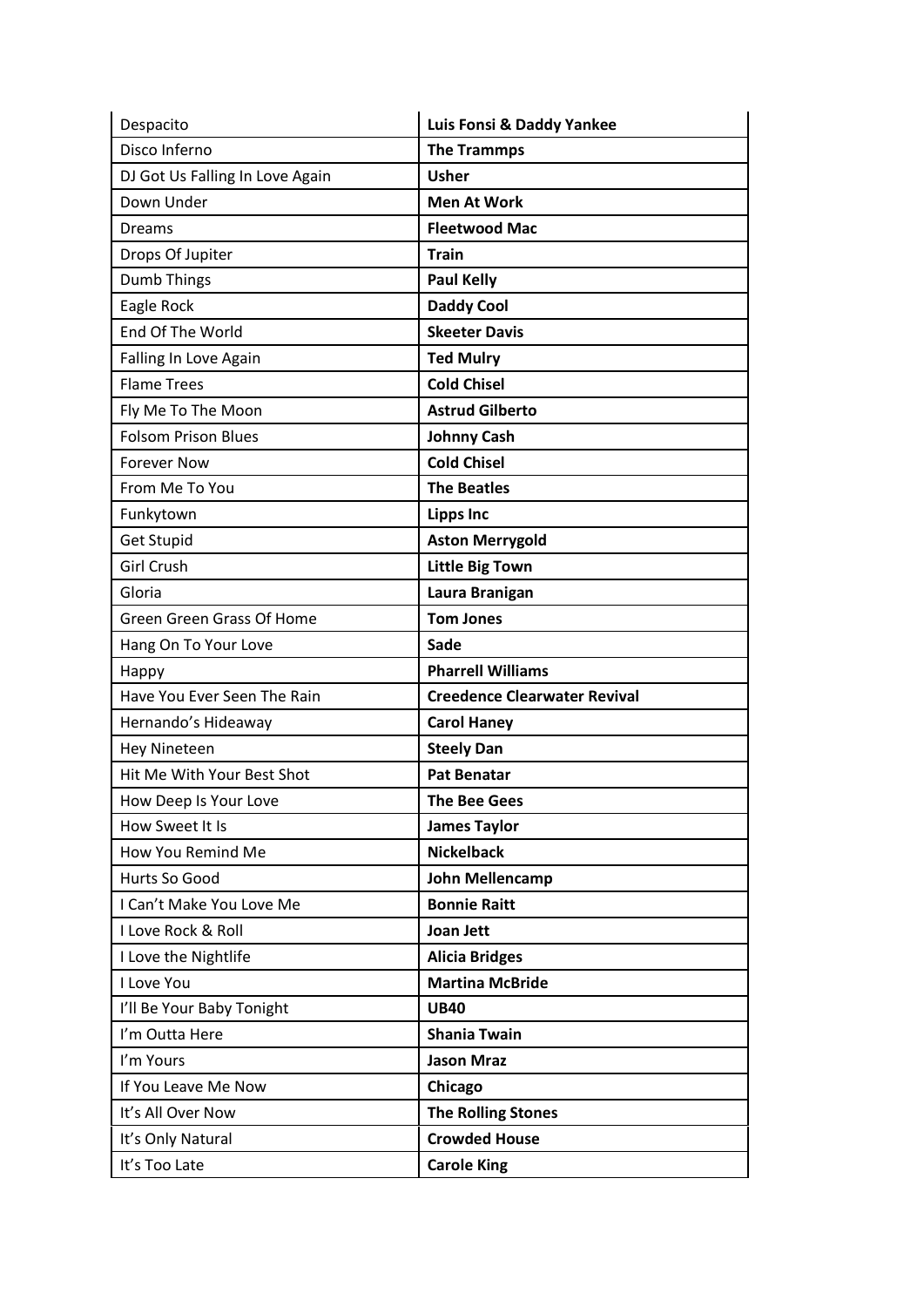| Jack & Diane                     | John Mellencamp                        |
|----------------------------------|----------------------------------------|
| Jessie's Girl                    | <b>Rick Springfield</b>                |
| <b>Just Dance</b>                | <b>Lady Gaga</b>                       |
| Khe Sahn                         | <b>Cold Chisel</b>                     |
| <b>Kiss From A Rose</b>          | <b>Seal</b>                            |
| La Bamba                         | <b>Richie Valens</b>                   |
| La Vida Es Un Carnaval           | <b>Celia Cruz</b>                      |
| Let Me Down Easy                 | <b>Chris Isaak</b>                     |
| Let's Stay Together              | Al Green                               |
| Like I'm Gonna Lose You          | <b>Meghan Trainor</b>                  |
| Love Is All Around               | <b>Wet Wet Wet</b>                     |
| Love Is In The Air               | <b>John Paul Young</b>                 |
| Love Will Keep Us Together       | <b>Captain And Tennille</b>            |
| Lucky                            | <b>Jason Mraz &amp; Colbie Caillat</b> |
| Mambo Italiano                   | <b>Bette Midler</b>                    |
| Man I Feel Like A Woman          | <b>Shania Twain</b>                    |
| Mercy                            | <b>Duffy</b>                           |
| My Boyfriends Back               | <b>The Angels</b>                      |
| Neon Moon                        | <b>Brooks &amp; Dunn</b>               |
| Never Knew Love Like This Before | <b>Stephanie Mills</b>                 |
| Nutbush                          | <b>Tina Turner</b>                     |
| Old Time Rock & Roll             | <b>Bob Seger</b>                       |
| Out Of Reach                     | <b>Gabrielle</b>                       |
| Oye Como Va                      | <b>Santana</b>                         |
| <b>Peaceful Easy Feeling</b>     | <b>Eagles</b>                          |
| Perfect                          | <b>Ed Sheeran</b>                      |
| Please Mr Postman                | <b>The Carpenters</b>                  |
| Please Please Me                 | <b>The Beatles</b>                     |
| Pretty Woman                     | <b>Roy Orbison</b>                     |
| <b>Red Red Wine</b>              | <b>UB40</b>                            |
| Rikki Don't Lose That Number     | <b>Steely Dan</b>                      |
| Riptide                          | <b>Vance Joy</b>                       |
| Rocket                           | Goldfrapp                              |
| Run To Paradise                  | Choirboys                              |
| Shanghai Beach                   | <b>Gu Jiahui</b>                       |
| She Will Be Loved                | <b>Maroon 5</b>                        |
| Slice Of Heaven                  | Dave Dobbyn                            |
| Something Stupid                 | <b>Frank Sinatra</b>                   |
| Stop                             | <b>Spice Girls</b>                     |
| Stop Draggin' My Heart Around    | <b>Stevie Nicks &amp; Tom Petty</b>    |
| <b>Stuck In The Middle</b>       | <b>Stealers Wheel</b>                  |